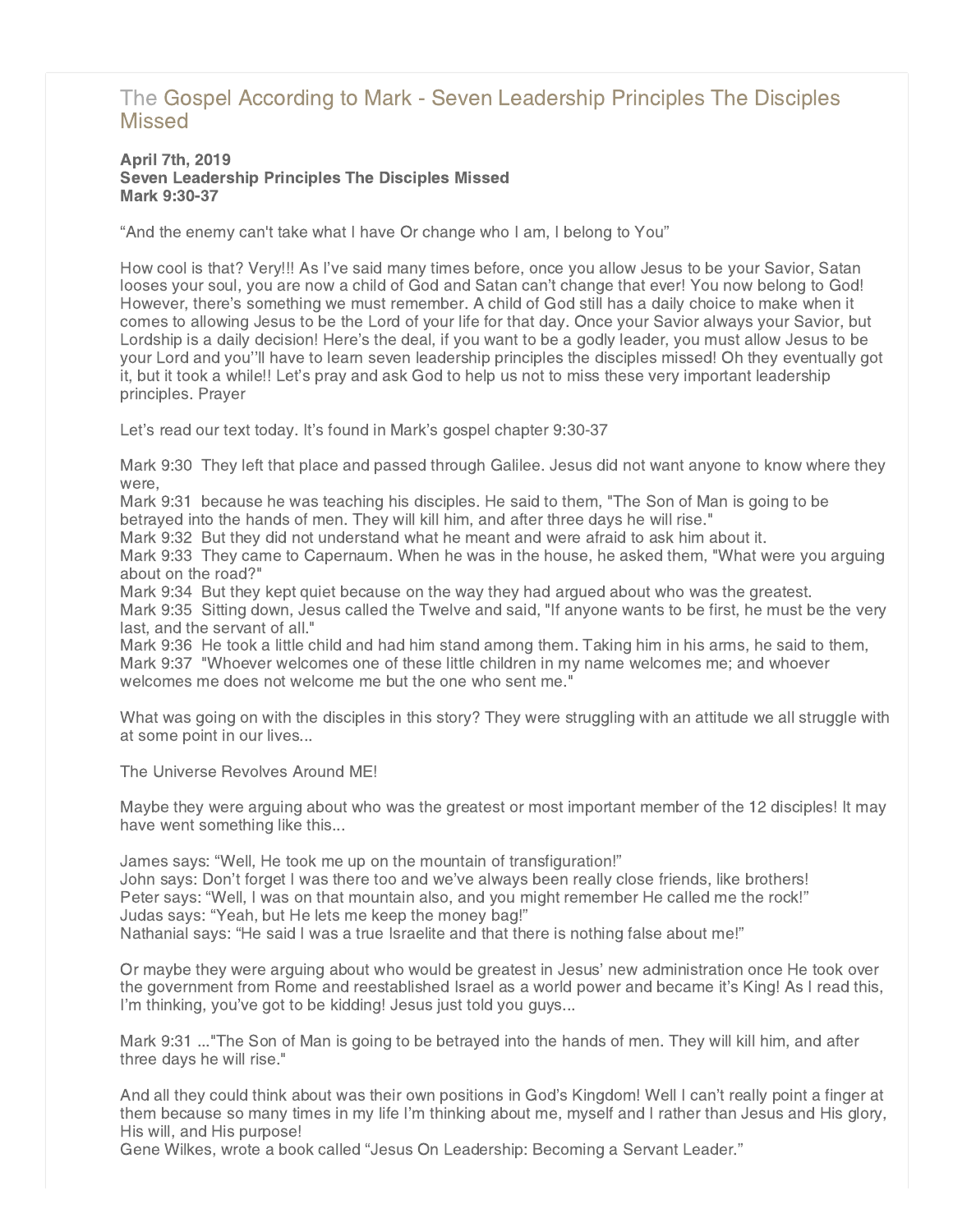C. Gene Wilkes, Jesus On Leadership: Becoming a Servant Leader (Nashville: Lifeway, 1996)

I studied his book when I was working on my doctorate on leadership! My main points today come from the wisdom Gene Wilkes presented in this book. Thanks Gene!! So let's look at...

## Missed Principle #1

"Servant leaders humble themselves and wait for God to exalt them." Wilkes

Mark 9:33 They came to Capernaum. When he was in the house, he asked them, "What were you arguing about on the road?"

Mark 9:34 But they kept quiet because on the way they had argued about who was the greatest.

See how the disciples were missing principle one?

"Servant leaders humble themselves and wait for God to exalt them."

Where is this principle found in the Bible? Many places! Jesus said this...

Mat 23:11 The greatest among you will be your servant. Mat 23:12 For whoever exalts himself will be humbled, and whoever humbles himself will be exalted.

And then we read these words in 1Peter 5:5-6...

1 Pet 5:5 Young men, in the same way be submissive to those who are older. All of you, clothe yourselves with humility toward one another, because, "God opposes the proud but gives grace to the humble." 1 Pet 5:6 Humble yourselves, therefore, under God's mighty hand, that he may lift you up in due time.

J. Oswald Sanders said this...

"True greatness, true leadership, is achieved not by reducing men to one's service but in giving oneself in selfless service to them. And this is never done without cost. . . . The true spiritual leader is concerned infinitely more with the service he can render God and his fellow men than with the benefits and pleasures he can extract from life. He aims to put more into life than he takes out of it."

The opposite of humility would be selfish pride and God's Word contrast pride and humility in the book of proverbs...

Prov 11:2 When pride comes, then comes disgrace, but with humility comes wisdom. Prov 18:12 Before his downfall a man's heart is proud, but humility comes before honor. Prov 22:4 Humility and the fear of the LORD bring wealth and honor and life.

# Missed Principle #2 "Servant leaders follow Jesus rather than seek a position." Wilkes

Mark 9:34 But they kept quiet because on the way they had argued about who was the greatest.

Paul had these words to say . . .

1 Cor 10:33 . . . For I am not seeking my own good but the good of many, so that they may be saved. 1 Cor 11:1 Follow my example, as I follow the example of Christ.

James adds this warning . . .

James 3:1 Not many of you should presume to be teachers, my brothers, because you know that we who teach will be judged more strictly.

In the world men seek positions, but in the church, positions should be held by those who are called. Notice I said called, not super talented! It's not that we don't want talented people in the church, we do! But availability is more important than ability and if God calls you to do something He will equip you! This is true for the most visible as well as the least recognized positions. I heard it put this way...

"God doesn't call the equipped, He equips the called!"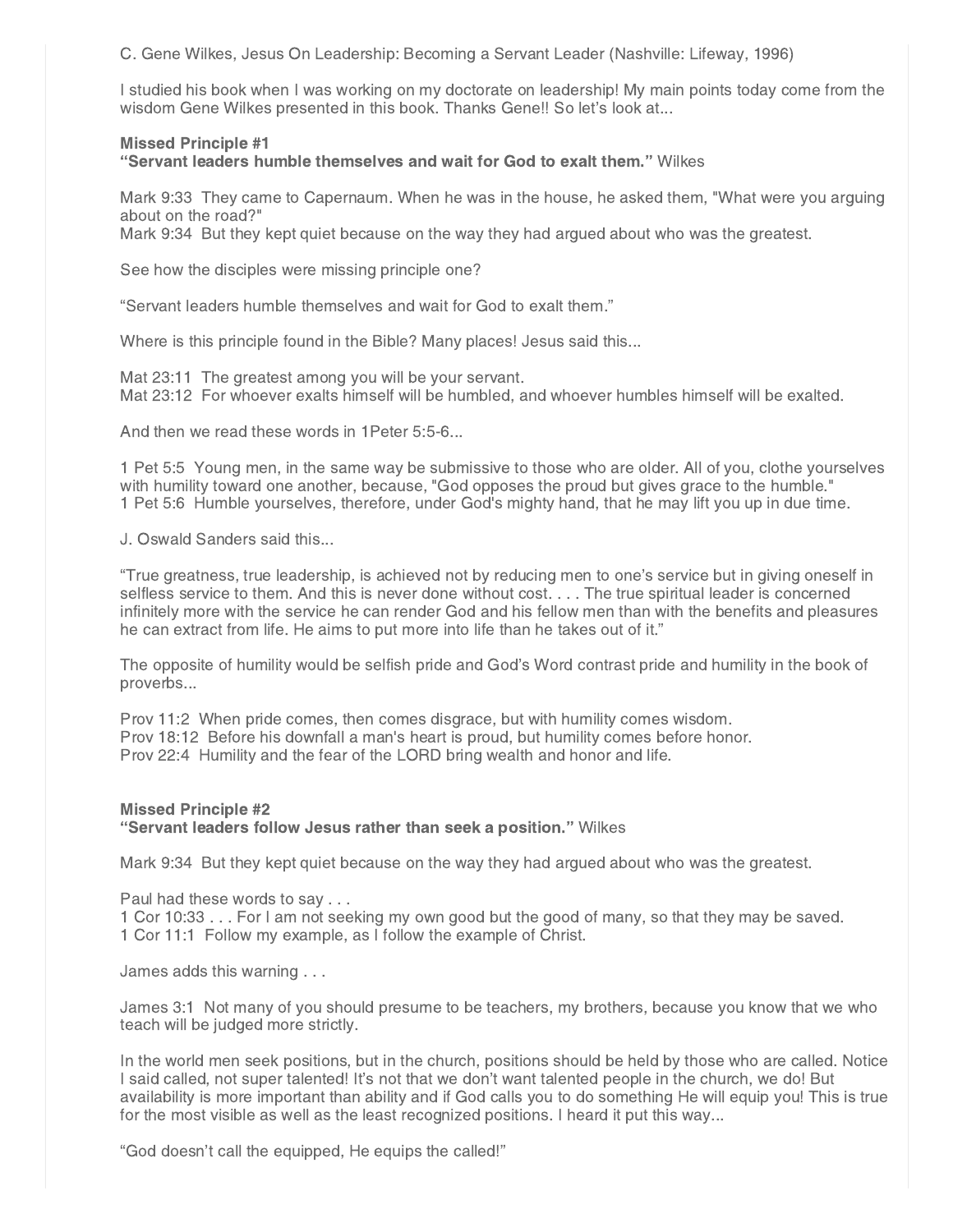When God called me, I can tell you emphatically, I was not equipped! I had been miraculously and gloriously saved from my sin and my lostness, but I was no Biblical Scholar and had no talent whatsoever at public speaking! Then one night in an old Sunday School classroom at my home church, at the ripe old age of sixteen, I got on my knees and began praying and and asking God what He wanted me to do with my life! I opened my Bible and read the story of the Crucifixion in Matthew's Gospel and then turned a few pages over and read this...

Mat 28:18 Then Jesus came to them and said, "All authority in heaven and on earth has been given to me. Mat 28:19 Therefore go and make disciples of all nations, baptizing them in the name of the Father and of the Son and of the Holy Spirit,

Mat 28:20 and teaching them to obey everything I have commanded you. And surely I am with you always, to the very end of the age."

I knew right then and there that I was to spend my life sharing the good news that had so radically changed my life! I didn't seek a position or a spiritual gift, I just sought the Lord and asked Him for His guidance in life. He did not disappoint! At 17 the church that thought I was bound for the state penitentiary licensed me into the Gospel ministry and God began the life-long process of equipping me. I'm still a work in progress!!

Here's a good rule of thumb: seek the giver of the gifts, not the gifts! This is true for spiritual gifts, leadership positions, material provision, etc. Jesus said as much in His sermon on the mount...

Mat 6:33 But seek first his kingdom and his righteousness, and all these things will be given to you as well.

#### Missed Principle #3 Godly leaders follow the example of Jesus and live to serve! Wilkes

Mark 9:35 Sitting down, Jesus called the Twelve and said, "If anyone wants to be first, he must be the very last, and the servant of all."

We're going to see this principle again in a few weeks in Mark 10! But for today I want to show you an example of this principle played out in Jesus' own life. It's found in John's Gospel...

John 13:1 It was just before the Passover Feast. Jesus knew that the time had come for him to leave this world and go to the Father. Having loved his own who were in the world, he now showed them the full extent of his love.

John 13:2 The evening meal was being served, and the devil had already prompted Judas Iscariot, son of Simon, to betray Jesus.

John 13:3 Jesus knew that the Father had put all things under his power, and that he had come from God and was returning to God;

John 13:4 so he got up from the meal, took off his outer clothing, and wrapped a towel around his waist.

What Jesus did next set Him apart from all the other leaders of His day.

John 13:5 After that, he poured water into a basin and began to wash his disciples' feet, drying them with the towel that was wrapped around him.

How absolutely amazing is that? Jesus, The Son of God, God in the flesh, getting on His knees and washing the feet of the disciples! What a servant leader!

The world, on the other hand, has a very different view of leadership! A man by the name of Wess Roberts wrote a book titled "Leadership Secrets of Attila The Hun." Here's what he said...

"Lust for Leadership: 'You've got to want to be in charge. Above all other traits, one who desires to lead must possess an intrinsic desire to achieve substantial personal recognition and be willing to earn it. . . .You must have the courage, creativity and stamina to focus on accomplishing your responsibilities through the directed, delegated efforts of subordinates."

Wess Roberts, Leadership Secrets of Attila The Hun (New York: Warner Books, 1987), 26.

Another writer, Stacy T. Rinehart, wrote about the contrast between the world's ways and the ways of Jesus in a book titled "Upside Down"...

"Jesus contradicted everything I had thought, learned and experienced concerning the subject of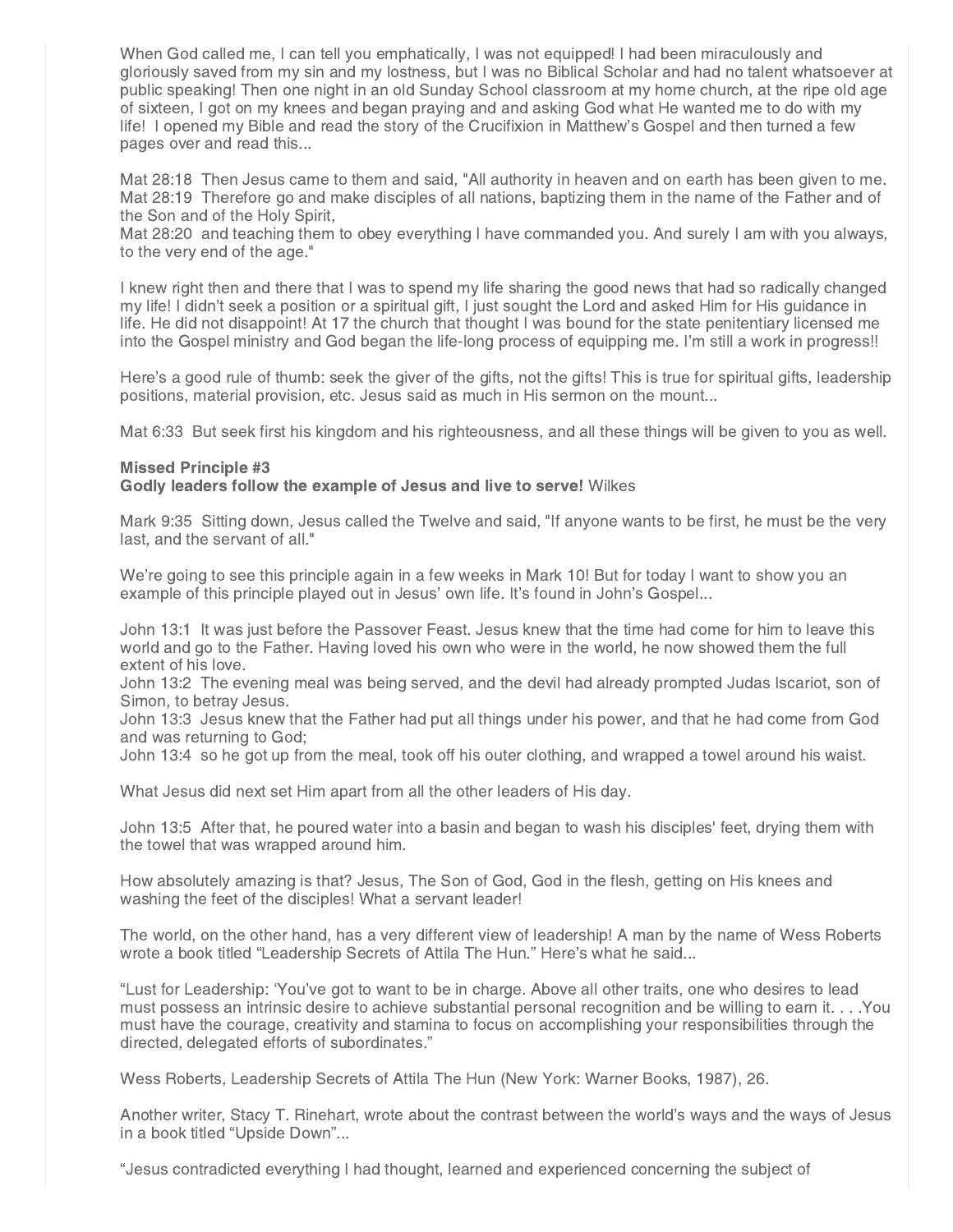leadership. Leading from a position of authority and power might be the accepted way of the world, but Jesus said it must not be so among His people."

Stacy T. Rinehart, Upside Down (Colorado Springs: NavPress, 1998), 20.

Okay...

# Missed Principle #4

"Servant leaders can risk serving others because they trust that God is in control of their lives." **Wilkes** 

Again, listen to the words of Jesus in our text...

Mark 9:35 Sitting down, Jesus called the Twelve and said, "If anyone wants to be first, he must be the very last, and the servant of all."

The Psalmist said it beautifully in Psalm 37...

Psa 37:3 Trust in the LORD and do good; dwell in the land and enjoy safe pasture. Psa 37:4 Delight yourself in the LORD and he will give you the desires of your heart. Psa 37:5 Commit your way to the LORD; trust in him and he will do this: Psa 37:6 He will make your righteousness shine like the dawn, the justice of your cause like the noonday sun.

A good example...

Many of you may not know this, but Jay, our Executive Pastor and his wife Bronie, left a senior pastor position to move to Slidell to help us plant Northshore Church back in 2001. They had two young children at the time, but stepped out on faith because they trusted God to be in control of their lives and that He would take care of them and meet their needs! Those of you who know Jay, know he has a servant's heart and just wants to build God's Kingdom by doing the thankless jobs in the background that make so much of what we do on Sunday's possible! He understands principle #4...

"Servant leaders can risk serving others because they trust that God is in control of their lives."

Let me put it this way: Whether you are balancing the books, handling the maintenance needs of the church building, leading a small group, serving in children's ministry, helping Zach with the student ministry, leading worship, running a camera or computer, greeting, ushering, or coming early to pray for the service, if you're serving God by serving others you'll find great peace and fulfillment knowing God's will is being done in your life! And let me say this: God's economy works different than the world's. You don't have to be the CEO to be used of God in powerful ways. Here's another example.

A man by the name of Mr. Kimbell, a Sunday School teacher, led D.L. Moody, who was a shoe salesman, to the Lord. Moody led a man to the Lord who led a guy named Billy Sunday to the Lord. Billy Sunday led Mordicia Ham to the Lord. Mordicia Ham led Billy Graham to the Lord. And only God knows how many people Billy Graham led to the Lord during his ministry! But the only way for us know we are being used of God is if we understand...

# Missed Principle #5 "Servant leaders give up personal rights to find greatness in service to others." Wilkes

Mark 9:35 Sitting down, Jesus called the Twelve and said, "If anyone wants to be first, he must be the very last, and the servant of all."

Jesus said in John 10:10...

John 10:10 The thief comes only to steal and kill and destroy; I have come that they may have life, and have it to the full.

John 10:11 "I am the good shepherd. The good shepherd lays down his life for the sheep. NIV

Jesus gave up His personal rights over and over in His life, and then gave His life so you and I could find life! What about you and me? Are we willing to give up personal rights to find greatness in service to others? We talked about this a few weeks ago! Remember, Mark 8:34-35?

Mark 8:34 Then he called the crowd to him along with his disciples and said: "If anyone would come after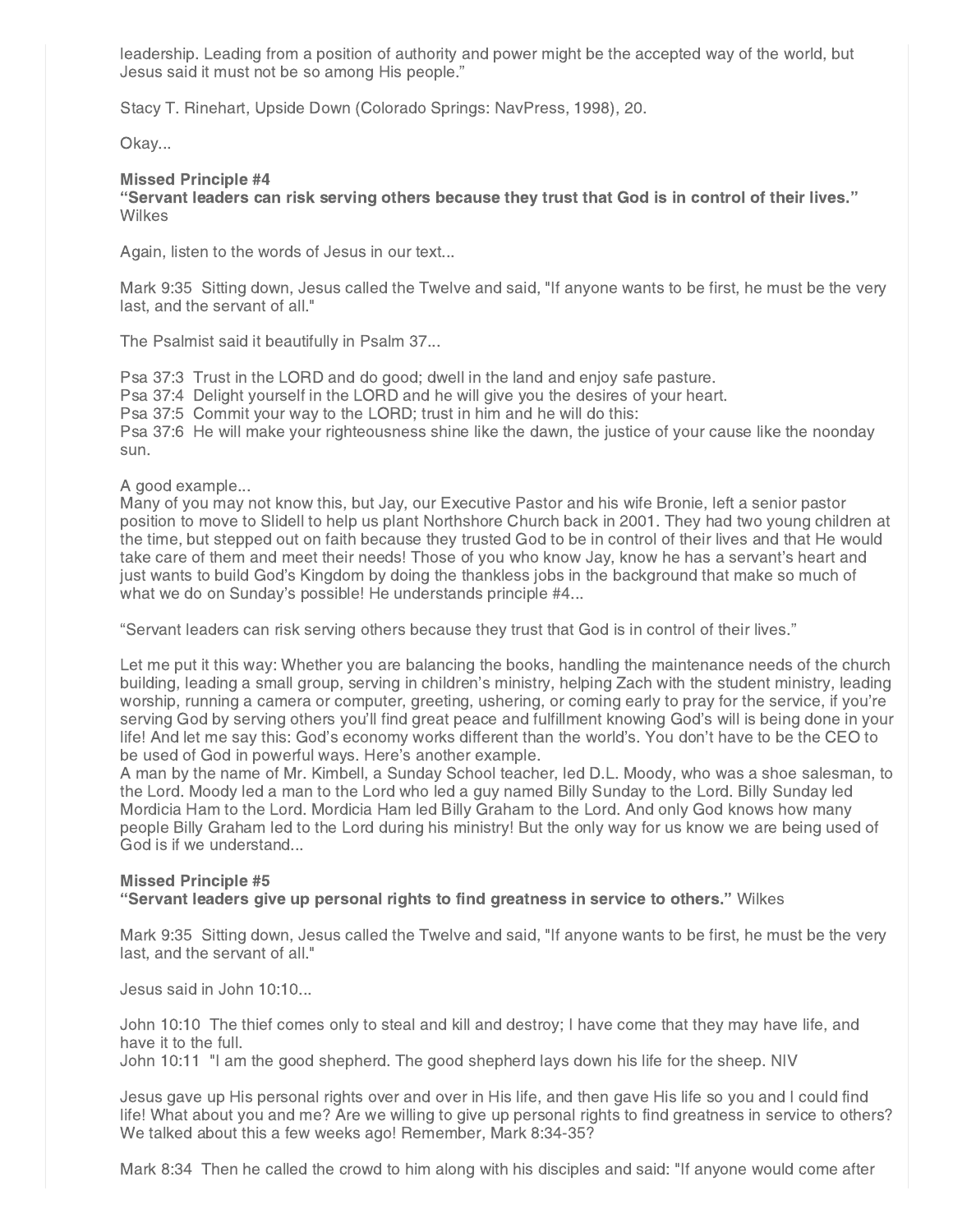me, he must deny himself and take up his cross and follow me.

Mark 8:35 For whoever wants to save his life will lose it, but whoever loses his life for me and for the gospel will save it.

Calvin Miller put it this way...

Once we have given up all rights to reputation, we may begin the walk of faith with nothing crucial to be lost!"

Calvin Miller, The Empowered Leader, (Nashville: Broadman & Holman, 1995), 40.

Wilkes said the disciples "learned that servant leadership ultimately means giving up yourself so that others can have the life God desires for them."

And Paul wrote these words which we recently read but that are so important and truly speak to this principle...

Phil 2:1 If you have any encouragement from being united with Christ, if any comfort from his love, if any fellowship with the Spirit, if any tenderness and compassion,

Phil 2:2 then make my joy complete by being like-minded, having the same love, being one in spirit and purpose.

Phil 2:3 Do nothing out of selfish ambition or vain conceit, but in humility consider others better than yourselves.

Phil 2:4 Each of you should look not only to your own interests, but also to the interests of others. Phil 2:5 Your attitude should be the same as that of Christ Jesus:

Only two more missed principles, but they are quite important!

# Missed Principle #6 Servant leaders share their responsibility and authority with others to meet a greater need." Wilkes

Hans Finzel, a modern day leadership expert said this...

"Nothing destroys morale more than a 'control freak'—the old-fashioned kind of leader who still wants to make all the decisions, call all the shots, and be the sole captain of the ship."

What a blessing for the New Testament Church that it's leaders understood sharing responsibility! Had they not, then the spread of the Gospel would have been greatly hindered and it might mean that you and I would never have heard the good news. Listen to this example of how the New Testament Church's leaders handled a very difficult situation...

Acts 6:1 In those days when the number of disciples was increasing, the Grecian Jews among them complained against the Hebraic Jews because their widows were being overlooked in the daily distribution of food.

Acts 6:2 So the Twelve gathered all the disciples together and said, "It would not be right for us to neglect the ministry of the word of God in order to wait on tables.

Acts 6:3 Brothers, choose seven men from among you who are known to be full of the Spirit and wisdom. We will turn this responsibility over to them

Acts 6:4 and will give our attention to prayer and the ministry of the word."

Acts 6:5 This proposal pleased the whole group. They chose Stephen, a man full of faith and of the Holy Spirit; also Philip, Procorus, Nicanor, Timon, Parmenas, and Nicolas from Antioch, a convert to Judaism. Acts 6:6 They presented these men to the apostles, who prayed and laid their hands on them.

Acts 6:7 So the word of God spread. The number of disciples in Jerusalem increased rapidly, and a large number of priests became obedient to the faith.

See the big picture! No one person can do it all! It takes all of us working in concert together! No one has all the skills! No one has all the answers! We must work together!! Without teamwork, the church ceases to be the church and simply becomes an organization! Jesus wants His church to be so much more than that! We are the Body of Christ, and as such we are an organism, rather than just an organization! However, for an organism to live it must have organization, and when we work together by sharing responsibilities and authority and by serving one another, we function as the Body of Christ and are able to be His hands, His feet, His mouthpiece speaking His heart! If we can accomplish this we will understand...

#### Missed Principle #7